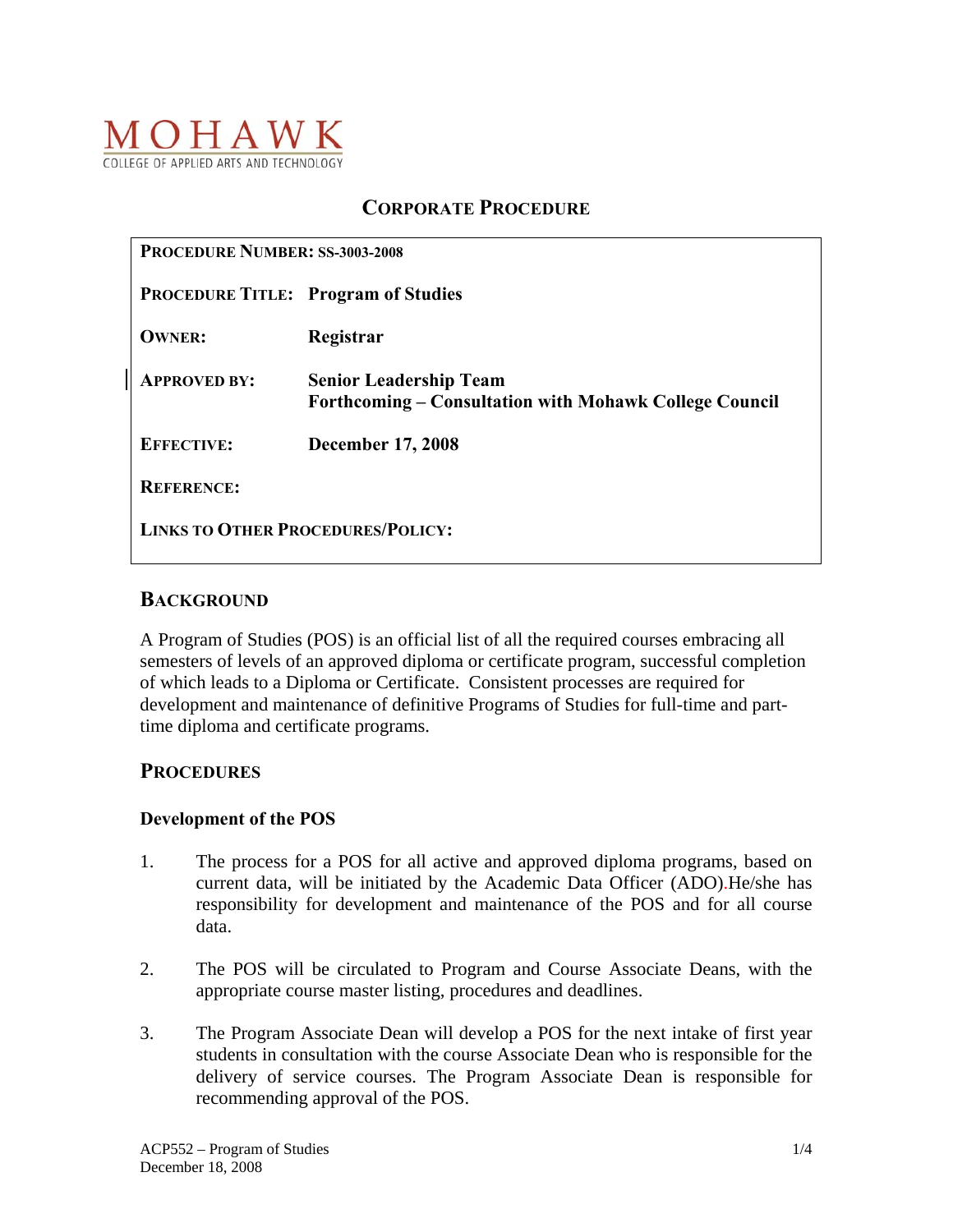4. The POS will be reviewed on an annual basis. In consultation with the Program Associate Dean, Course Associate Deans will make course changes relating to the POS as it pertains to their area of expertise at the time of the annual review.

 Approved POS information is published in the annual College Calendar; however this information is superseded by updates presented on the College web site.

- 5. The POS will be returned to the ADO with appropriate approvals. The ADO will be authorized to make changes to the POS.
- 6. The ADO will verify course data information stored on the computer with the information provided on the POS.
- 7. The ADO will consult with the appropriate Program and Course Associate Deans as required.
- 8. The ADO will be responsible for retaining central files for all POS and changes. He/she will monitor the cumulative effects of the changes and inform the Program and Course Associate Deans.
- 9. When a student's POS is in question, the ADO will provide the current POS, and the student POS (referred to as the student's benchmark POS) for consideration by the Program Associate Dean.
- 10. For a program review, the ADO will provide the Program and Course Associate Deans with the current POS. Associate Deans will be responsible for supplying all appropriate course data for the forthcoming intake of students.
- 11. The POS will be prepared, submitted and approved at least eight (8) months before a new intake of students.
- 12. The POS will remain constant for a one-year period, at which time POS review will be undertaken. Flexibility to transfer a course from one semester to another will be respected.
- 13. In accordance with the Program Promotion and Graduation Requirements policy, historical deviations will referred or related to the current POS.

## **Approvals**

#### 14. **Ordinary Changes**

Ordinary changes refer to amendments which require few or no additional resources. Examples of ordinary changes include:

• Deletion of an existing course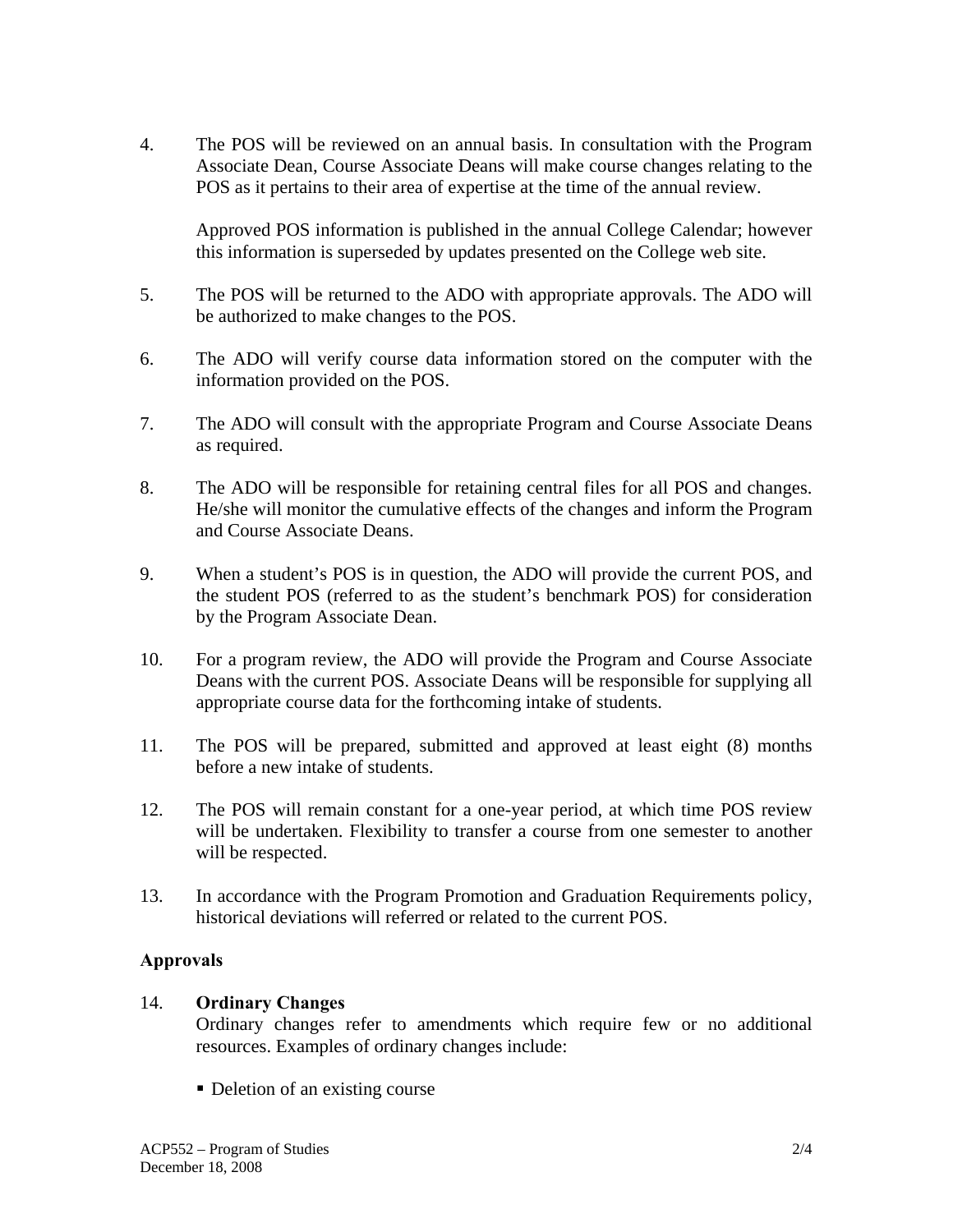- Addition of a new course
- Increase/decrease in hours of instruction (The ADO will monitor the cumulative effects of the changes.)
- Change to a course title
- Change in prerequisites or co-requisites.

 Following approval, the ADO will arrange distribution; the Program Associate Dean will inform the Program Advisory Committee.

### **Extraordinary Changes**

Extraordinary changes refer to amendments requiring additional resources. Examples of extraordinary changes include:

- Change to program title or scope
- Change to course content which alters the vocational outcomes of the program
- Introduction of an additional component or a new area of specialization to an existing program
- $\blacksquare$  Major changes to semester length of the program

The Program Associate Dean is responsible for recommendation of approval.

 The Program Associate Dean will present the POS to the Program Advisory Committee. Then he/she will forward the POS to the academic Vice President for endorsement of the approval.

 Following approval, the ADO will arrange distribution of the POS, which will be referred to as the definitive document.

 Complete sets of all current POS documents will be available on the Mohawk College website. Historical POS documents can be attained from the ADO.

#### **Maintenance of the POS**

- 15. The ADO will advise Academic Scheduling when a diploma or certificate course is created or amended. Academic Scheduling is responsible for maintaining files on course information for use by the Registrar's Office.
- 16. The ADO will advise the appropriate Associate Dean when a part-time studies diploma or certificate course is created or amended.
- 17. The ADO will advise the appropriate part-time studies Associate Dean when a full-time diploma or certificate course is created or amended.
- 18. The ADO will ensure that the Course Master is maintained and that it reflects accurate course data as provided by the Associate Deans/Program Managers. All